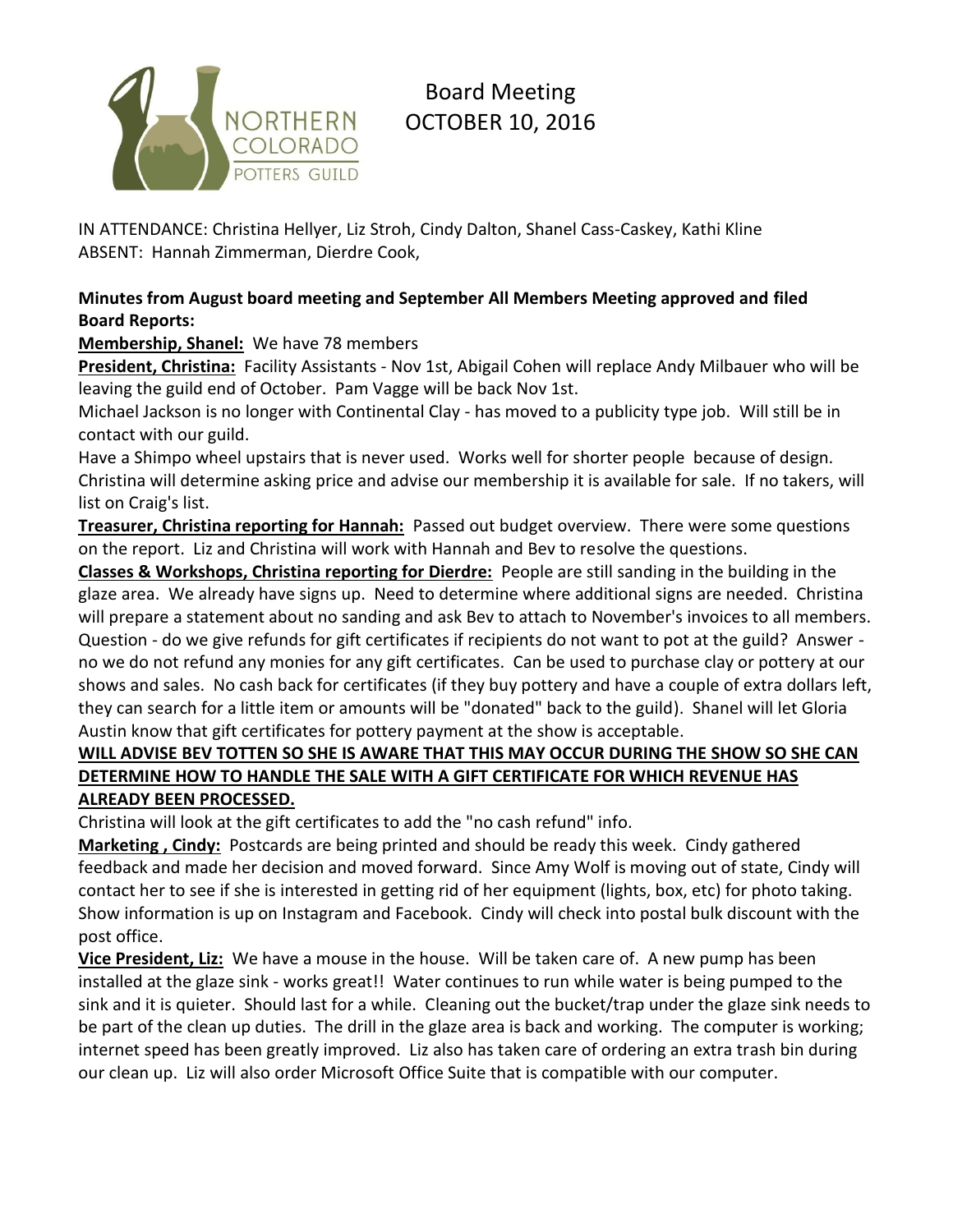## **OLD BUSINESS:**

#### **CONSEQUENCES FOR MEMBERS WHO NEVER HELP CLEAN UP:**

We only ask members to do this twice a year. Very hard to manage this. Having too many people at one time during clean up can be chaos - some people show up and don't do anything anyway. Shanel is telling new members that participating in the twice a year clean us is required as it should be for all members. Could charge each member a fee to cover the cost of an outside cleaning crew. However, having an outside agency with little knowledge of our facility and what needs to be cleaned is a concern. Issue is that the clean up has become connected to the show. Those who are not participating in the show don't feel an obligation to help with the clean up. Decision was made to divide the clean up and set up into two days. Saturday will be clean up day and Sunday will be set up day. ALL MEMBERS WHETHER THEY PARTICIPATE IN THE SHOW OR NOT ARE REQUIRED TO PARTICIPATE IN THESE ACTIVITIES SINCE THE SHOW IF A FUNDRAISER FOR THE GUILD.

Will discuss this at our January board meeting to see how November went and what we can do to improve membership participating.

#### **FACILITY MANAGER POSITION INCLUDING SELLING CLAY:**

Some questions have been raised on the proposed compensation for this position. Need to step back and ask "what problem are we trying to solve"? We currently have committed future board members to sell clay on Saturdays under the current plan. There may be other members we can "vett" and have them sell clay. Will table and discuss at our November meeting.

## **MEMBERSHIP QUESTIONNAIRE RESULTS - Shanel:**

53 questionnaires completed. Overview: Being a non-profit is the least important thing to our membership. Members need to understand why this is important to the guild. Majority of members said:

\$50 max per month dues

4 hours or less per month working at or for the guild

would retain membership if guild was somewhere else within the No.Co.Front Range area Board will discuss questionnaire in more detail at Dec. board meeting

#### **SHOW UPDATE - Shanel:**

Going well - show meeting Wednesday October 12th.

#### **NEW BUSINESS**

#### **MARKETING PROPOSAL - Cindy Dalton:**

Proposal to expand offerings beyond pottery created by our membership; joint sale events with other businesses (grocery stores, coffee shops, etc - new venue, new traffic.

Has been proposed in the past - was controversial among members. How about holding an "art show" in a park in the summer? Don't mess with current two pottery shows we currently have.

Because everyone is very busy right now getting ready and organizing show activities, will table for January board meeting.

#### **NOMINATIONS FOR BOARD POSITIONS:**

Cindy would like to encourage the membership to nominate members they believe would be good in open positions. Nominees would be notified to ensure they would be willing to run for the position. Christina will send out a message to the membership asking them to nominate members for the positions that will open up next year.

#### **2017 BUDGET:**

Liz will do a projection for 2017 with an AVERAGE of 10% increase for expenses and an AVERAGE of 3% increase in revenue. Will send out to board for review and discussion at November board meeting. Board also agreed to a 10% increase in compensation to Bev Totten.